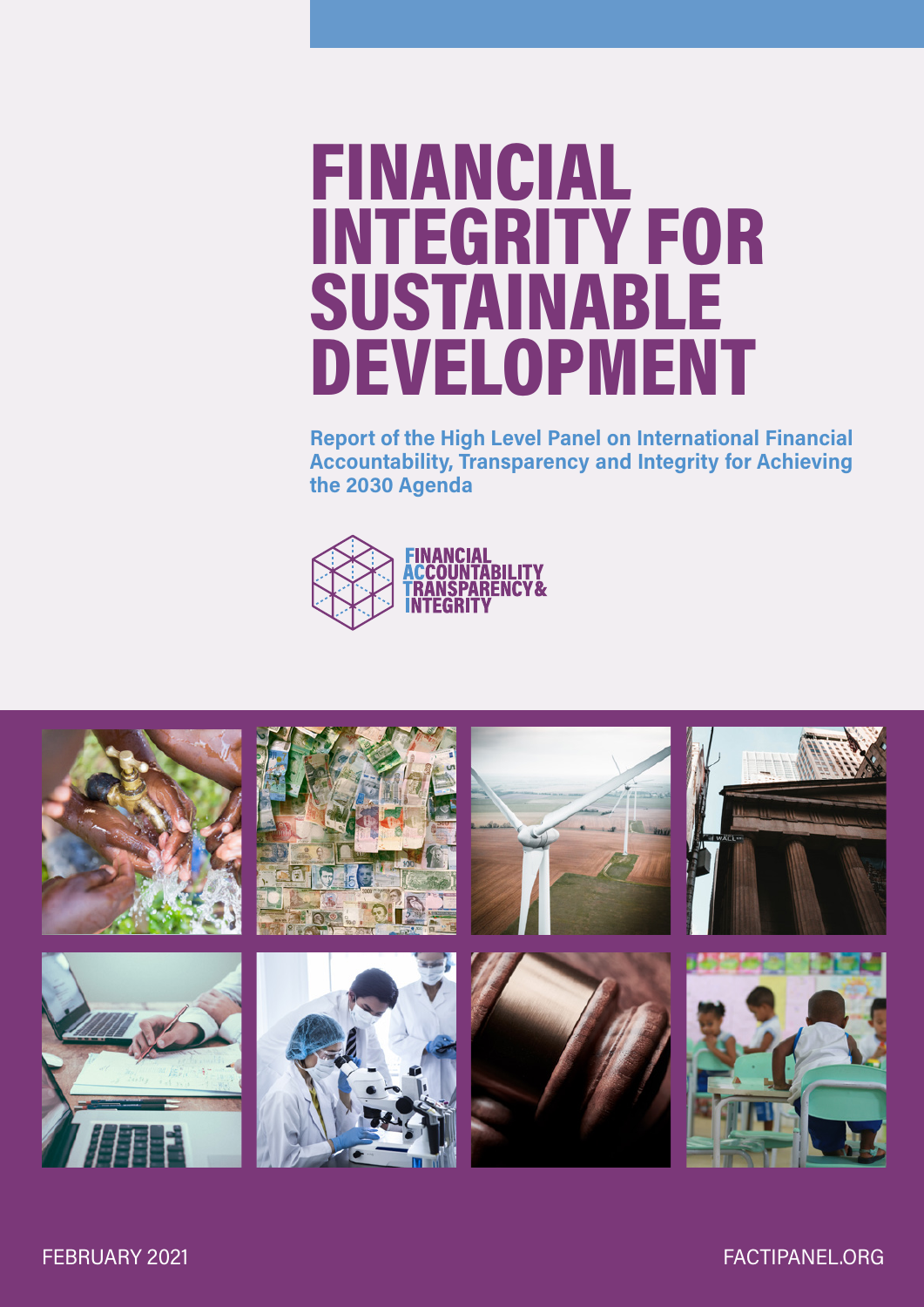#### ABOUT THE FACTI PANEL

The High-Level Panel on International Financial Accountability, Transparency and Integrity for Achieving the 2030 Agenda (FACTI Panel) was convened by the 74th President of United Nations General Assembly and the 75th President of the Economic and Social Council on 2 March 2020.

The objective of the FACTI Panel is to contribute to the overall efforts undertaken by Member States to implement the ambitious and transformational vision of the 2030 Agenda for Sustainable Development. It is mandated to review current challenges and trends related to financial accountability, transparency and integrity, and to make evidence-based recommendations to close remaining gaps in the international system.

The Panel is co-chaired by H.E. Ibrahim Assane Mayaki, former prime minister of Niger, and H.E. Dalia Grybauskaitė, former president of Lithuania. The members include Annet Wanyana Oguttu, Benedicte Schilbred Fasmer, Bolaji Owasanoye, Heidemarie Wieczorek-Zeul, Irene Ovonji-Odida, José Antonio Ocampo, Karim Daher, Magdalena Sepúlveda, Manorma Soeknandan, Shahid Hafiz Kardar, Susan Rose-Ackerman, Tarisa Watanagase, Thomas Stelzer, Yu Yongding and Yury Fedotov. The Panel members have participated in a personal capacity and are not expressing endorsements or commitments on behalf of any institution with which they have a relationship.

The High-Level Panel on Financial Accountability, Transparency and Integrity for Achieving the 2030 Agenda came together as a diverse group of individuals from different backgrounds, experiences and national and regional contexts. Even if members of the High-Level Panel did not agree on every detail of the final report, consensus was reached on the vast majority of recommendations. And most importantly, the Panel is unanimous on the need to act to promote financial accountability, transparency and integrity for achieving the 2030 Agenda.

#### ACKNOWLEDGEMENTS

The Panel is supported by an independent secretariat, hosted by the United Nations Department of Economic and Social Affairs, Financing for Sustainable Development Office led by its Director, Navid Hanif. Gamal Ibrahim is the chief of the secretariat. Staff of the secretariat included Peter Chowla, Maud Perdriel-Vaissière, Benda Gu, Shruti Ravindran, Antonina Poliakova and Sarah Maria Rosaria Aguirre-Degidon. The secretariat has also been assisted by consultants Andrea Davis, Kate Donovan, Alex Marshall, Patrick Nicholson and Antonio Saade. Design services were provided by Jennifer Esther Garcia, Maria de la Guardia, Claire Lukacs, Michelle Ng, and David Rosenberg. Secretariat interns included Ujjaini Rao Desirazu, Julian Christopher Atanassow, Sebastian Andres Uchida Chavez, Anna Pomortseva and Qi Shuai.

The Panel would like to thank the members of the UN Core Group supporting the Panel, including colleagues at UNODC, UNCTAD, UNDP and the UN regional commissions. The Panel has drawn on extensive engagement with UN Member States and regional groups, international organizations, experts, civil society organisations and the private sector; for further detail please see Annex 3. The Panel would also like to thank all the authors who participated in drafting background papers.

The Government of Norway has provided funding to support the work of the FACTI Panel. The Trust Fund of the 74th President of the General Assembly provided services in kind to the Panel.

#### FURTHER INFORMATION

Information about the FACTI Panel and downloads of this report, as well as background papers and more information about the process can be accessed at https://www.factipanel.org/.



factipanel.org

**©** United Nations, 2021 All rights reserved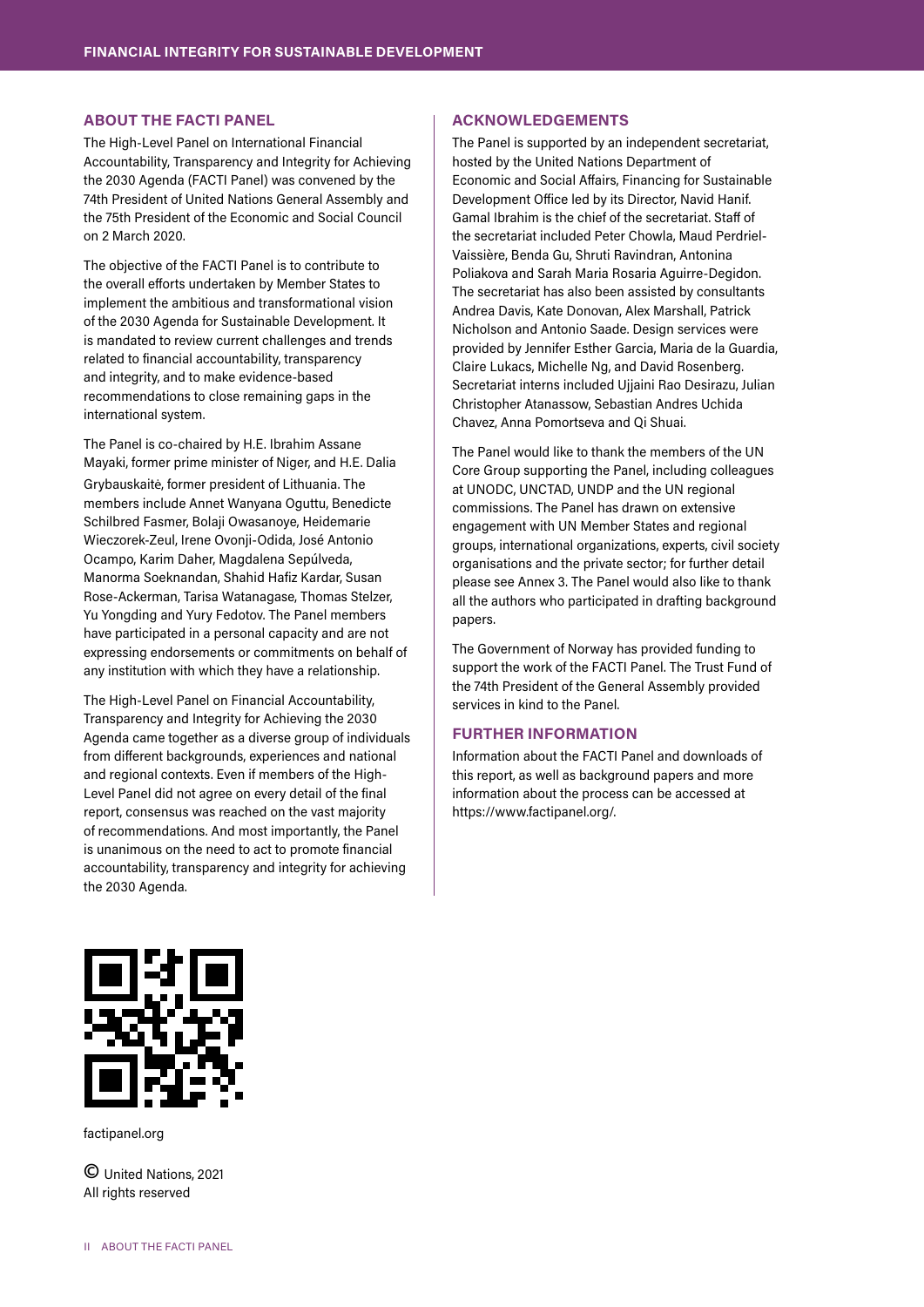# FOREWORD

Global finance is currently skewed, as gaps, loopholes and shortcomings in rules, and their implementation, allow tax abuses, corruption, and money laundering to flourish. These illicit financial flows represent a double theft: an expropriation of funds that also robs billions of a better future.

This situation undermines trust in public ethics, drains resources, pushes people into poverty and hamstrings efforts to tackle global challenges, including COVID-19 and the climate crisis.

It is to address this situation, which prevailed long before the COVID-19 pandemic and economic crisis, that the 74th President of the United Nations General Assembly and the 75th President of the United Nations Economic and Social Council jointly appointed us to chair the High-Level Panel on International Financial Accountability, Transparency and Integrity for Achieving the 2030 Agenda (FACTI Panel).

As the pandemic continues, wreaking havoc on our health and economies, and exacerbating inequality, we see ever more clearly the need for greater public resources to invest in recovery. We also realise the urgent need to restore trust in national and international governance.

By strengthening integrity within global finance, the FACTI Panel believes that all countries can better deliver peace and prosperity for people and the planet now and into the future.

Building on decades of work, the Panel has developed a blueprint to free the global economy from illicit financial practices and ultimately enable sustainable development for all, everywhere. Our approach is driven by a unified aim: to foster a system of "financial integrity for sustainable development".

The FACTI Panel has conceived of the phrase "financial integrity for sustainable development" as an aspirational call-to-arms, to describe the world we want. Creating financial integrity for sustainable development, and using the resources generated to finance the Sustainable Development Goals, will constitute a double win.

Resources, instead of vanishing into an offshore maze,







Ibrahim Assane Mayaki Dalia Grybauskaitė

will be used to benefit the people and places from which they were generated. Trust will regrow as States are better able to fulfil their human rights obligations.

Achieving these ambitious aims requires a set of values, policies, and institutions. Together they create a financial integrity for sustainable development ecosystem. The FACTI Panel has developed 14 recommendations to chart out the way. They represent an ambitious set of measures to reform, redesign and revitalise the global architecture, so it can effectively foster financial integrity for sustainable development.

Recommendations are not enough. All people must contribute through their actions. This is not a job for each government acting on its own. Political leadership is needed, both at the national and international levels. Governments must come together to agree on new solutions for financial integrity. The private sector must meet higher standards. Civil society and the media have to help hold the powerful accountable.

We remain confident that by working diligently and in concert, Member States can succeed in building peaceful and inclusive societies, with access to justice for all, and accountable and inclusive institutions at all levels. Strengthening coordination and global governance related to financial integrity is an essential component of the common agenda for the common future of present and coming generations.

In les

Ibrahim Mayaki **Dalia Grybauskaitė**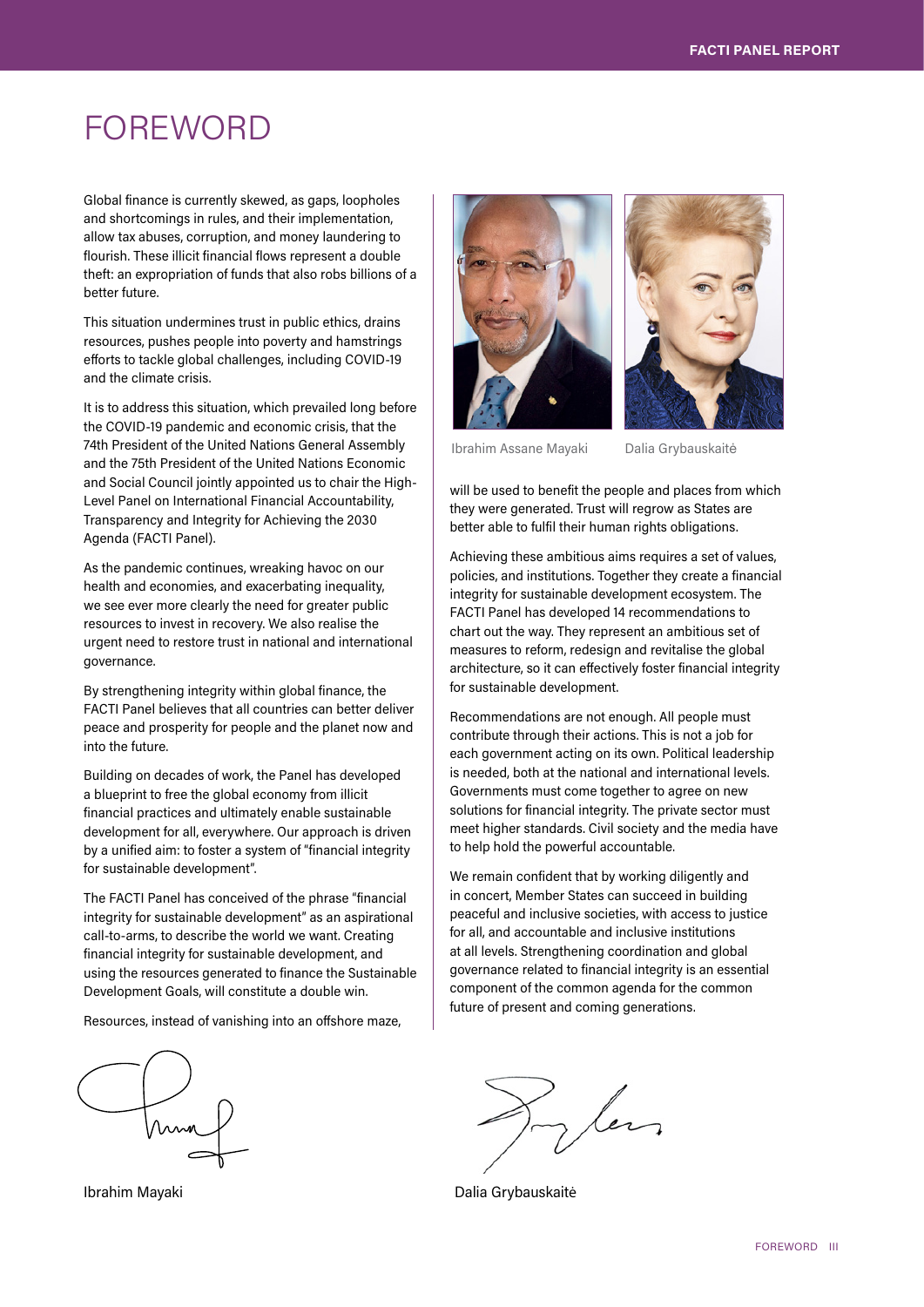# EXECUTIVE SUMMARY

# LACK OF RESOURCES HAMPERING GLOBAL PROGRESS

The 2030 Agenda for Sustainable Development envisioned extensive global transformation to end poverty and shift the world onto a sustainable and resilient path. The Addis Ababa Action Agenda on Financing for Development provided the framework for aligning all financing for the implementation of the Sustainable Development Goals (SDGs) and targets. However, six years after these agreements in 2015, the world has fallen short in achieving transformative change.

The COVID-19 pandemic has introduced a series of formidable stumbling blocks on top of pre-existing systemic challenges. It has compounded the inability of all States to generate domestic resources for vital investments for sustainable development. The impacts are also deeply gendered, with grave implications for advancing progress towards gender equality and the empowerment of all women and girls. However, even before the present crisis, the international financial system was not conducive to directing investment of resources into sustainable development.

Illicit financial flows (IFFs) — from tax abuse, cross-border corruption, and transnational financial crime — drain resources from sustainable development. They worsen inequalities, fuel instability, undermine governance, and damage public trust. Ultimately, they contribute to States not being able to fulfil their human rights obligations.

The FACTI Panel's mandate was to assess the limitations of current systems, their impact on financing the SDGs, and recommend ways to address the challenges. Given the magnitude of illicit outflows, these resources, if recovered or retained, have immense transformative potential.

- » States need robust financing to revitalise transformative action to eradicate poverty, reduce inequalities, strengthen human rights, build back better from the pandemic and invest in sustainability.
- » Mobilisation of public resources, internationally and domestically, can be enhanced, through curbing illicit financial flows.

# A SYSTEMIC PROBLEM, REQUIRING A SYSTEMIC SOLUTION

IFFs are a systemic problem requiring a systemic solution. A web of existing international instruments and institutions has grown organically over time, responding to a wide variety of interests in the fields of tax cooperation, anti-money-laundering, and anti-corruption. Yet, they leave gaps around inclusion, implementation and enforcement. Moreover, there is no single body tasked with global coordination, allowing incoherence and duplication. An entire ecosystem approach is needed to address the shortcomings of the present patchwork of structures and adapt them to ever-evolving risks. It should have a unified aim: to foster integrity for sustainable development. This will require three types of actions: reinforcing values for integrity, strengthening policy frameworks and redesigning institutions.

- » The world needs to envision a system of financial integrity for sustainable development.
- **»** Achieving this vision would require concrete actions to ensure that all economic and financial activities conform to rules and standards that are compatible with and contribute to sustainable development.

# A GLOBAL PACT FOR FINANCIAL INTEGRITY FOR SUSTAINABLE DEVELOPMENT

Substantial resources can be released by taking action to strengthen financial integrity. The Panel begins where previous efforts concluded. Beyond tracking IFFs, stopping them, and returning assets, the Panel adds, "and use them to finance the SDGs".

- » The Panel proposes a Global Pact for Financial Integrity for Sustainable Development based on countries' priorities.
- » Given the magnitude of resources that could be unlocked with financial integrity, the Global Pact could have a substantial impact on the well-being of people and planet in developing and developed countries.
- » It would also constitute a major contribution to improving multilateral and national governance.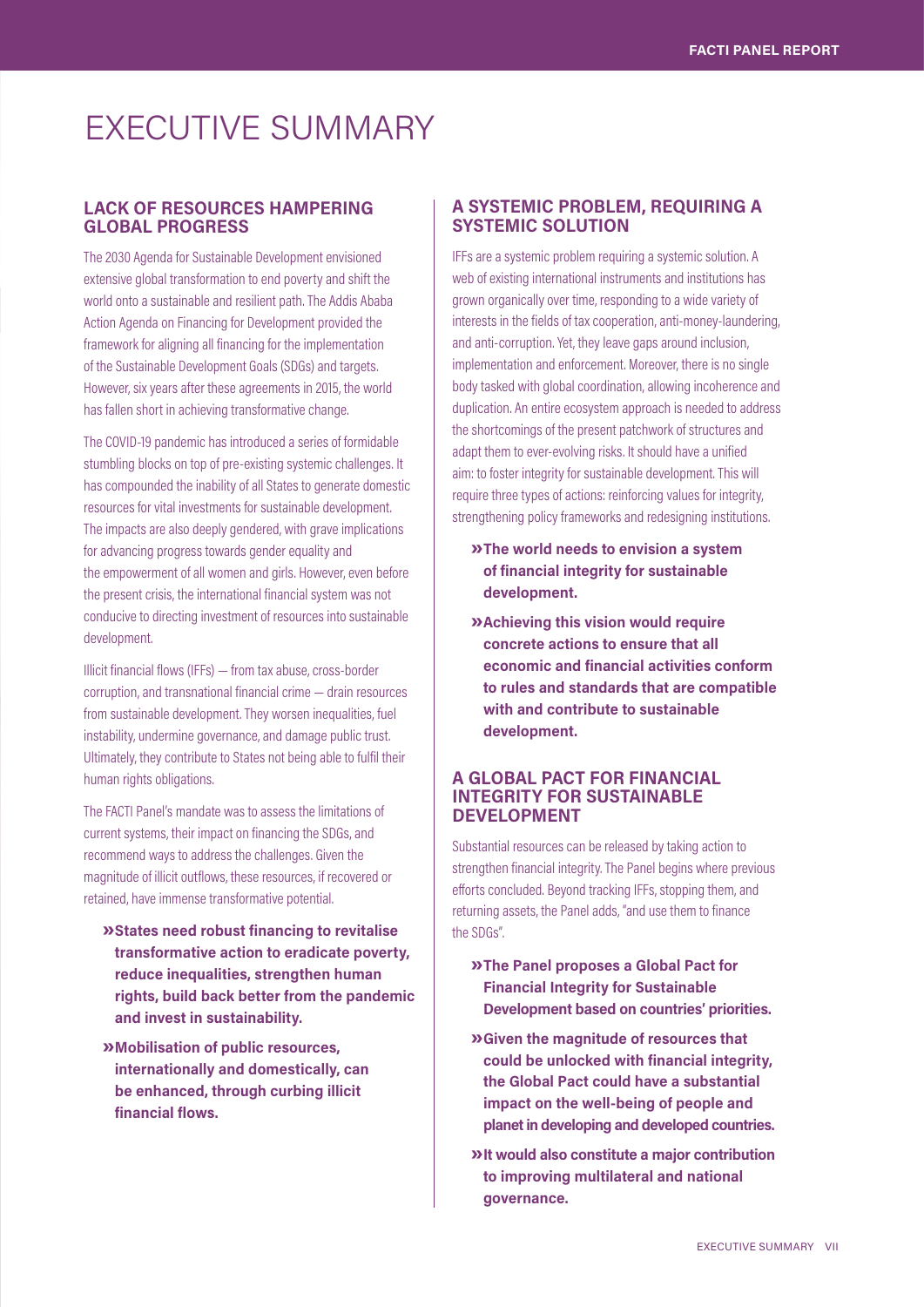## VALUES FOR INTEGRITY: ACCOUNTABILITY, TRANSPARENCY, LEGITIMACY AND FAIRNESS

Values that undergird an approach towards financial integrity for sustainable development can be incorporated into a coherent set of principles endorsed by Member States.

Laws must strengthen accountability, prevent malfeasance and tackle impunity on all sides of every transaction. Businesses should hold accountable those who foster illicit financial flows or turn a blind eye to them. Countries should ensure that all perpetrators and enablers are adequately sanctioned.

The international community must ensure that the norms they develop have broad legitimacy by making sure that they are framed and negotiated in an inclusive manner. That has not been the case for international tax norms. A UN Tax Convention with universal participation should be initiated.

Countries have varying standards of financial transparency, with some States' policies allowing secrecy to flourish. Progress towards transparency is needed on beneficial ownership information, multinational corporate accounting, and public procurement and contracting.

There must be greater fairness, especially in tax cooperation and in the recovery of stolen assets of States. All taxpayers should pay their fair share, including a minimum global corporate income tax rate on profits. Fair and impartial mechanisms should be ensured to adjudicate disputes. A multilateral mediation mechanism can help resolve difficulties in asset recovery and return.

- » The global financial system must be reformed, redesigned and revitalised so that it conforms to four values – accountability, legitimacy, transparency, and fairness.
- » These values can lay the foundations for concrete actions by States, businesses and others towards financial integrity for sustainable development.

# STRENGTHENED POLICY FRAMEWORKS TO PROMOTE FINANCIAL INTEGRITY

Aside from values, policies are needed to promote financial integrity.

Those financial institutions, lawyers and accountants that enable illicit financial flows to course through the international financial system must be held accountable on an equivalent basis as those that commit the abuses. Civil society and the media play a critical role in building the support for financial integrity.

To address the lack of cooperation presently hampering efforts against cross-border corruption and tax abuse, governments must adopt unified approaches at the national level built

on shared information. States must also facilitate the global exchange of financial information to strengthen enforcement.

International rules and standards to promote financial integrity must adjust to changing behaviour and technologies. Capacity building must be strengthened to implement this agenda and respond to new risks and context-specific challenges.

- » Policies shaping the global financial system and furthering financial integrity must be redesigned to adhere to the values of accountability, legitimacy, transparency and fairness.
- » Enablers should be held accountable to agreed standards; the media should be protected; and civil society should be included in policy-making.
- » International cooperation should increase information sharing, enable dynamic responses to new risks, and provide capacity building to ensure that no country is left behind.

# REDESIGNING INSTITUTIONS TO FURTHER FINANCIAL INTEGRITY

Values and polices need to be implemented through a coherent ecosystem of institutions, nationally, regionally and internationally. Global coordination needs to be strengthened.

States must commit to consistent data collection to monitor compliance nationally and internationally, including genderdisaggregated data. All implementation review mechanisms related to financial integrity need to be updated to improve their comprehensiveness and monitoring mechanisms should be updated to avoid duplication. Countries should publicly report on their progress, and the utilisation of additional resources in accordance with the Global Pact.

Global governance needs improvement, with fully inclusive bodies for tax and the fight against money-laundering to match the one that exists for combatting corruption. While there is much room for regional progress, the United Nations can bring together technical, legal and political consideration in a single overarching global forum for coordination.

- » International institutions should be updated or created to match the systemic nature of the challenge, and address the need for systemic solutions.
- » The creation of financial integrity for sustainable development requires nothing less than a transformation of the global financial system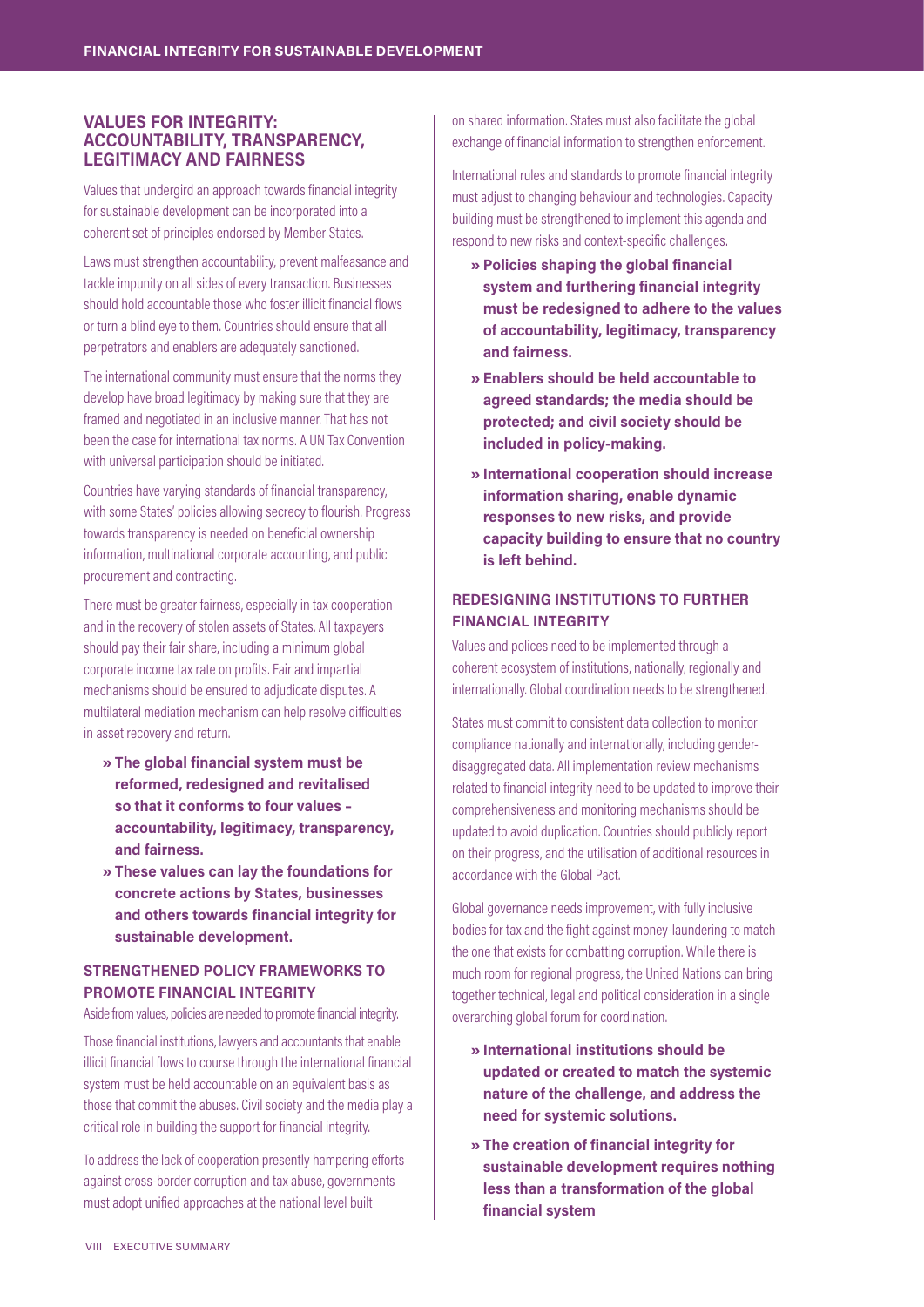# RECOMMENDATIONS BY THE FACTI PANEL

#### RECOMMENDATION 1: ACCOUNTABILITY

1A: All countries should enact legislation providing for the widest possible range of legal tools to pursue cross-border financial crimes.

**1B:** The international community should develop and agree on common international standards for settlements in cross-border corruption cases.

**1C:** Businesses should hold accountable all executives, staff and board members who foster or tolerate illicit financial flows in the name of their businesses.

#### RECOMMENDATION 2: LEGITIMACY

International tax norms, particularly tax-transparency standards, should be established through an open and inclusive legal instrument with universal participation; to that end, the international community should initiate a process for a UN Tax Convention.

#### RECOMMENDATION 3: TRANSPARENCY

3A: International anti-money-laundering standards should require that all countries create a centralised registry for holding beneficial ownership information on all legal vehicles. The standards should encourage countries to make the information public.

**3B:** Improve tax transparency by having all private multinational entities publish accounting and financial information on a country-by-country basis.

3C: Building on existing voluntary efforts, all countries should strengthen public procurement and contracting transparency, including transparency of emergency measures taken to respond to COVID-19.

### RECOMMENDATION 4: FAIRNESS

4A: Taxpayers, especially multinational corporations, should pay their fair share of taxes. The UN Tax Convention should provide for effective capital gains taxation. Taxation must be equitably applied on services delivered digitally. This requires taxing multinational corporations based on group global profit.

4B: Create fairer rules and stronger incentives to combat tax competition, tax avoidance and taxevasion, starting with an agreement on a global minimum corporate tax.

4C: Create an impartial and fair mechanism to resolve international tax disputes, under the UN Tax Convention.

#### RECOMMENDATION 5: FAIRNESS

**5A:** Create a multilateral mediation mechanism to fairly assist countries in resolving difficulties on international asset recovery and return, and to strengthen compensation.

**5B:** Escrow accounts, managed by regional development banks, should be used to manage frozen/seized assets until they can be legally returned.

#### RECOMMENDATION 6: ENABLERS

6A: Governments should develop and agree global standards/ guidelines for financial, legal, accounting and other relevant professionals, with input of the international community.

**6B:** Governments should adapt global standards for professionals into appropriate national regulation and supervision frameworks.

#### RECOMMENDATION 7: NON-STATE ACTORS

**7A:** The international community should develop minimum standards of protection for human right defenders, anticorruption advocates, investigative journalists and whistleblowers. States should consider incorporating these standards in a legally binding international instrument.

**7B:** Civil society should be included in international policy making forums in an effective and efficient manner.

## RECOMMENDATION 8: INTERNATIONAL COOPERATION

8A: End information sharing asymmetries in relation to information shared for tax purposes, so that all countries can receive information.

8B: Enable free exchange of information at the national level as standard practice to combat all varieties of illicit flows.

8C: Promote exchange of information internationally among law enforcement, customs and other authorities.

#### RECOMMENDATION 9: DYNAMISM

**9A:** International organizations must provide timely advice related to IFFs, so that procedures, norms and policies can be updated regularly.

**9B:** Governments must dynamically adjust their national and international systems in response to new risks.